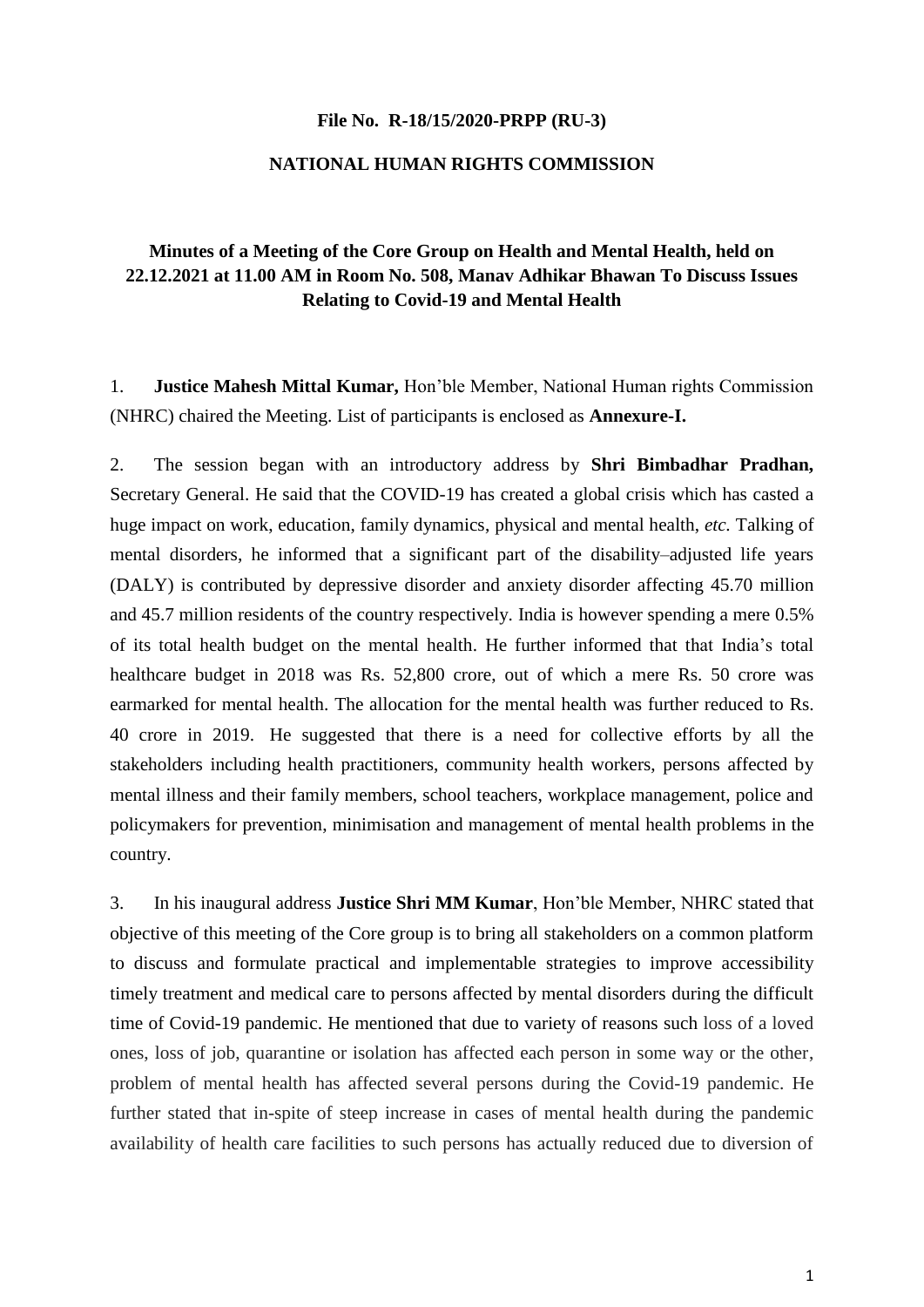physical and human resources in the health care sector for management of the pandemic. Serious efforts are therefore needed to bridge the gap.

4. Technical session started with a presentation on "**Effect of COVID-19 pandemic on mental health"** by **Prof. Pratima Murthy** from National Institute of Mental Health and Neurosciences (NIMHANS), Bangalore. She stated that gap in facilities for treatment of mental health has substantially widened during the pandemic. Significant disruptions were seen in outpatient and inpatient care and rehabilitation services, etc. She informed that during the period from March 2020 to December 2021 NIMHANS received nearly 6 lakh calls at its helpline number. She drew attention of everyone to severe scarcity of trained professionals to offer psychological services in India.

5. **Ms. Neyamat Singh**, Psychotherapist, in her presentation, made straight from her hospital ward, on '**Effect of COVID-19 pandemic on mental health of children and adolescents**' shed light on the impact of pandemic as a major challenges in developmental environment, disruption of structured services for 'at risk' groups and increased risk of exposure to family related violence and child maltreatment. She also suggested ways minimise and manage the adverse impacts of COVID-19 pandemic on mental health of children and adolescents.

6. **Dr. Rajesh Sagar** from AIIMS, New Delhi made a presentation on a very crucial and contemporary issue of '**Impact of COVID-19 on mental health of frontline workers**'. He stated that due to long working hour, fear to catch infection and isolated working environment in quarantine centres the frontline workers involved in management of Covid-19 experienced several mental health issues such as burnout, insomnia,, increased psychological distress, mental health disorders and increased substance use.

7. In a presentation on '**Availability and accessibility of mental health services'**, **Dr. K.V. Kishore** from a Civil Society Organisation named 'The Banyan' stated that gap for various mental health treatment services in India ranges from 70.40% to 86.30%. He further stated that the gap in availability of these services for the vulnerable sections/groups such as homeless, migrant community, residents of informal settlements, workers who deal with biomedical waste, landless agricultural labourers *etc.,* is even much higher compared to the general population. He further stated that a survey undertaken in 130 countries shows the devastating impact of COVID-19 on access to mental health services and underscores the urgent need to subsentially for increased funding. He shared statistics of how the pandemic had caused disruption of mental health services to the needy and the vulnerable.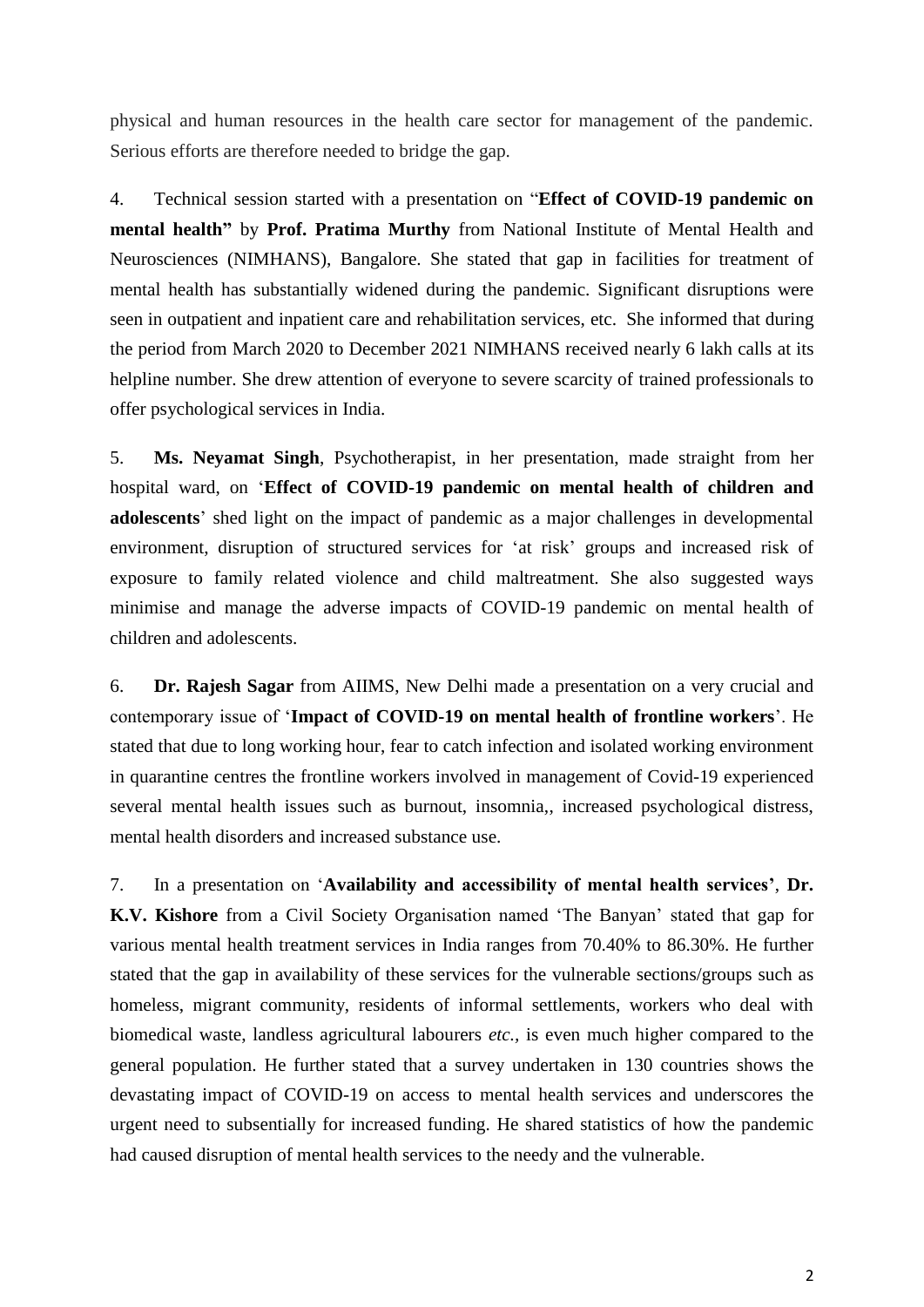8. **Dr. Sujata Satapathy** from AIIMS, New Delhi in a presentation on '**Stigma and Discrimination'** explained in detail the cognitive aspects of stigma and discrimination faced by the persons suffering from the mental health issue. She stated that stigma and discrimination has huge impact on physical health of the persons suffering from mental health. She further stated that stigma and discrimination not only adversely affect recovery but also exacerbate the mental health of the existing patients. stated that it further exacerbates mental health During the pandemic, stigma and discrimination was directed largely towards two groups – patients and their families and healthcare professional group. Lack of information contributes to these attitudes, and therefore gradually when people started getting awareness and information about the virus and its effect, stigma and discrimination also started to decrease.

9. In the interactive, open house platform, **Dr. Abhay Shukla**, Public Health Specialist, highlighted the need for a closer monitoring of implementation of Advisories on Health and Mental Health and Patient Rights Charter issued by the NHRC.

**Prof. T Sundararaman** from TISS highlighted the issue of increasing number of contractual and temporary workers and their social insecurity.

**Dr. Anil Kumar,** Additional Deputy General, Central Leprosy Division, MoHFW, shared that the Ministry has issued various guidelines and advisories on these issues and a copy thereof are available on the website. He mentioned that during the pandemic the DMHP provided services to the persons affected by mental health through tele-help and *e-sanjeevini* portal. He also acknowledged that there is shortage of trained manpower to deal with mental health issues in the country.

**Dr. Santosh Kumar Kraleti** from a Civil Society Organisation named *'Saksham'* stated that in many States like Telangana, most of the COVID-19 deaths were recorded/ reported as deaths caused by cardiac arrest or due to some other reasons. Next of kin of such deceased persons are finding it difficult to avail compensatory benefits for COVID death. Issue of data transparency therefore needs to be addressed on a priority basis.

#### 10. **Important recommendations emerged from the meeting are as below:**

(i) Tele-medicine and tele-therapy need to be employed on a larger scale to bridge gaps in mental health services.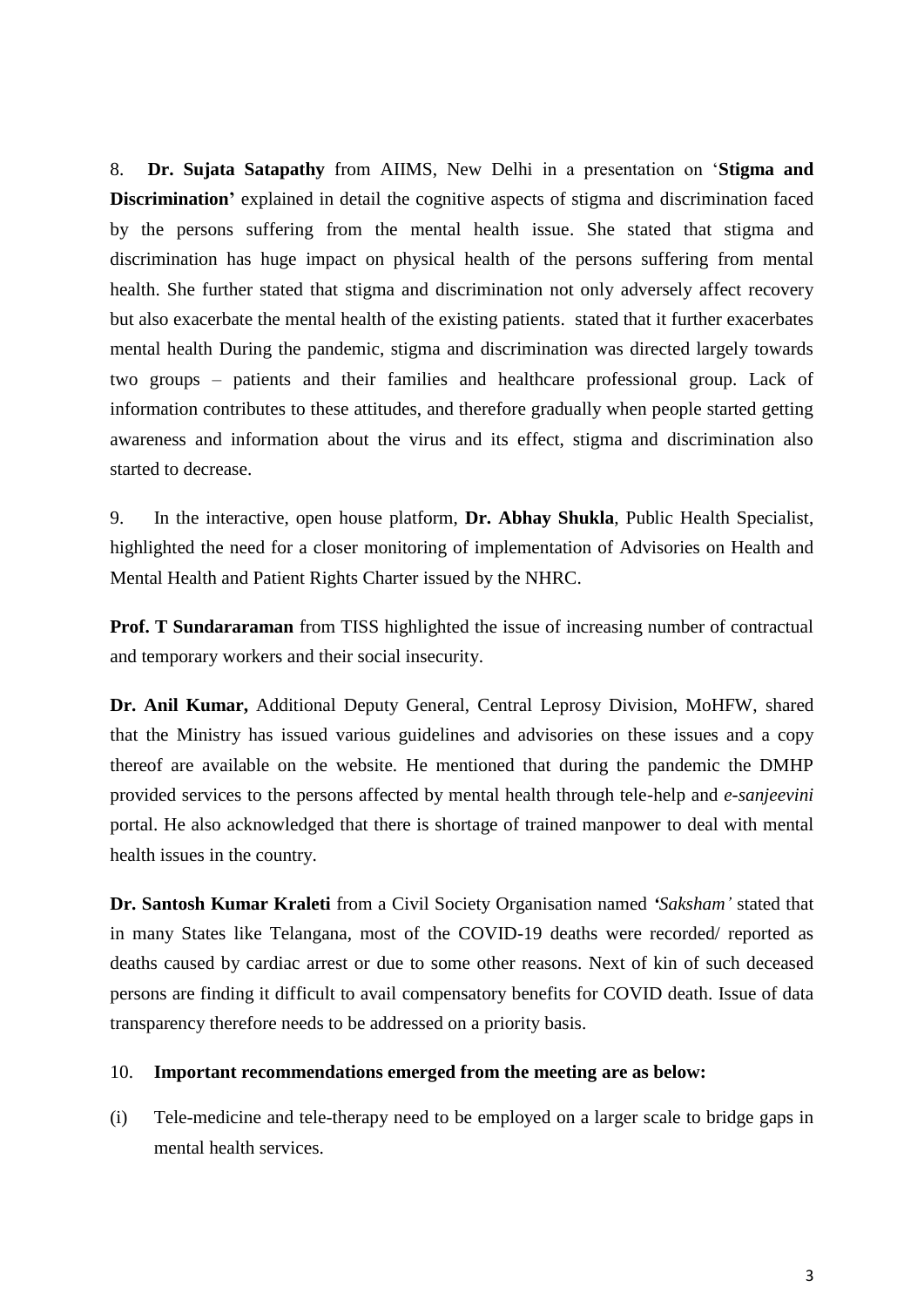- (ii) Psychosocial support needs to be an essential component of the national COVID-19 response plan.
- (iii) Investment on mental health services, especially at taluk, district and state levels, needs to be increase significantly.
- (iv) Number of trained manpower to deal with mental health issues such as Psychiatrists, Psychiatric nurses, Personal Support Workers (PSWs), Clinical Psychologists, Psychologists *etc.* needs to be increased substantially.
- (v) District Mental Health Programme (DMHP) services need to be reviewed annually to identify and bridge the gaps.
- (vi) State-wise directory of services for acute care and tele-care facilities, help-lines, rehabilitation centres and NGOs working in the mental health sector needs to be maintained and periodically updated.
- (vii) Awareness programs by involving print and electronic media, grass root level functionaries and civil society organisations need to be launched to create awareness among the public that mental disorder is a health issue which can be cured with proper medical care and family support. Awareness programs may also highlight that persons affected by mental health needs support from the family and the society and any discriminatory treatment against them may further exacerbate their health. The same needs to be included in school curriculum too
- (viii) Periodic survey needs to be undertaken to maintain an updated district-wise database of persons affected by mental health. Such updated database needs to be prominently displayed on website of each State Government/Union territory Administration and all concerned Ministries in the Central Government. Grass root level organisations, civil society organisations and school children may be involved in such surveys
- (ix) The doctors and paramedical staff may desist from any discriminatory, rude or inhuman behaviour while examining and treating persons suffering from mental distress. Special care should be taken to ensure that women patients are treated in a dignified and nondiscriminatory manner.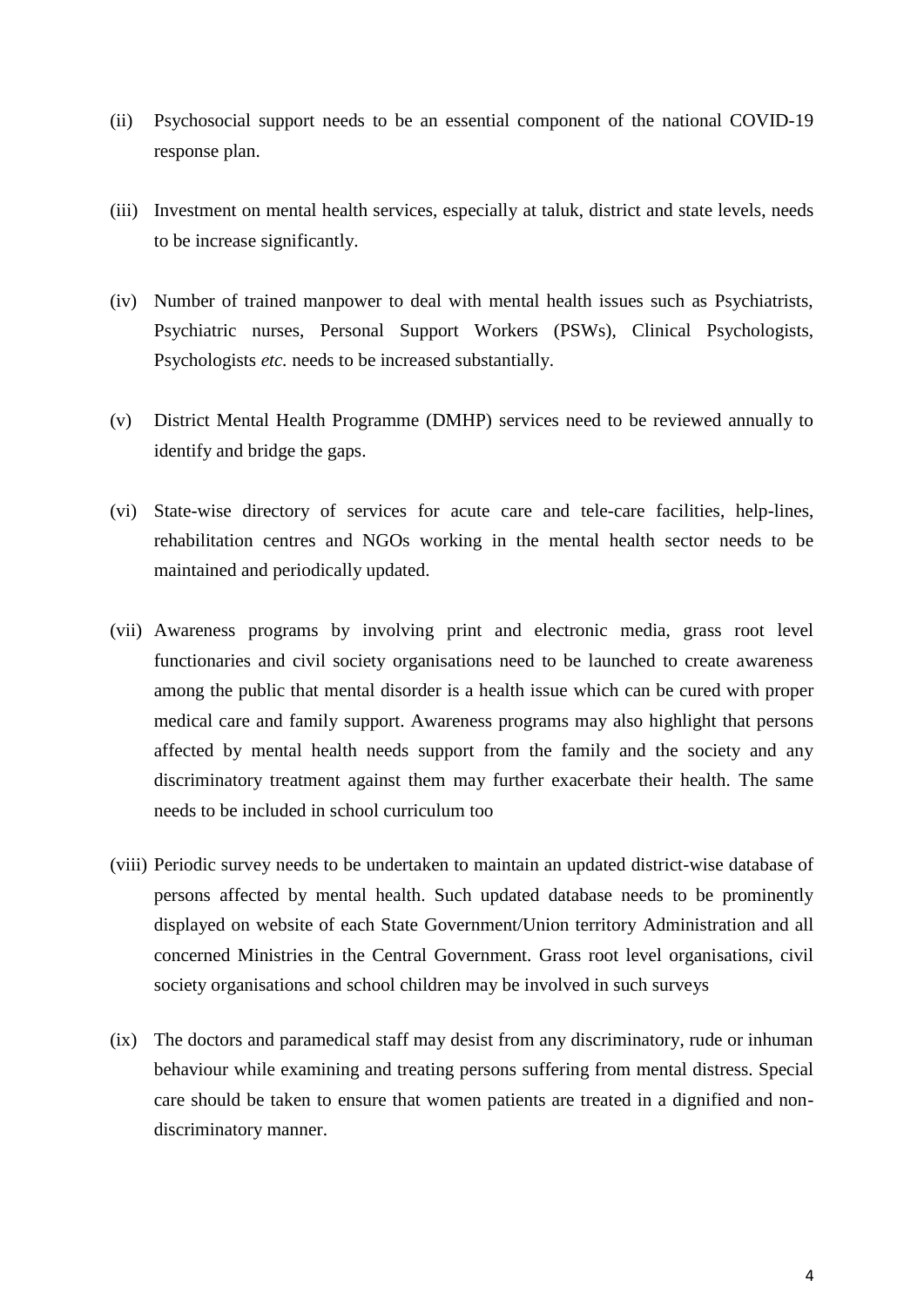- (x) Regular trainings and awareness programs on issues relating to mental health need to be organised for community workers.
- (xi) Mandatory sensitisation of judicial officers/ police, administrators or department of health, social services and other relevant departments on the issues relating to mental health needs to be undertaken.
- (xii) Mental health professionals may be employed in the core leadership of mental health care programs.
- (xiii) A statute to provide for stringent punishment for violence against or ill treatment of doctors and other front line health workers needs to be enacted.
- (xiv) Advisories on Health and Mental Health and Patient Rights Charter issued by the NHRC need to be closely monitored to ensure their effective implementation.
- (xv) Contractual or temporary workers in the mental healthcare sectors may be covered under ESI (Employee State Insurance) or similar other scheme.
- (xvi) A special program needs to be initiated to provide counselling to the persons affected from mental health and their family members, especially children, to help them overcome the stigma.
- (xvii)Strategies to ensure data transparency on Covid deaths and other related issues need to be developed and effectively implemented.

The meeting ended with a vote of thanks from the Chair.

\*\*\*\*\*\*\*\*\*\*\*\*